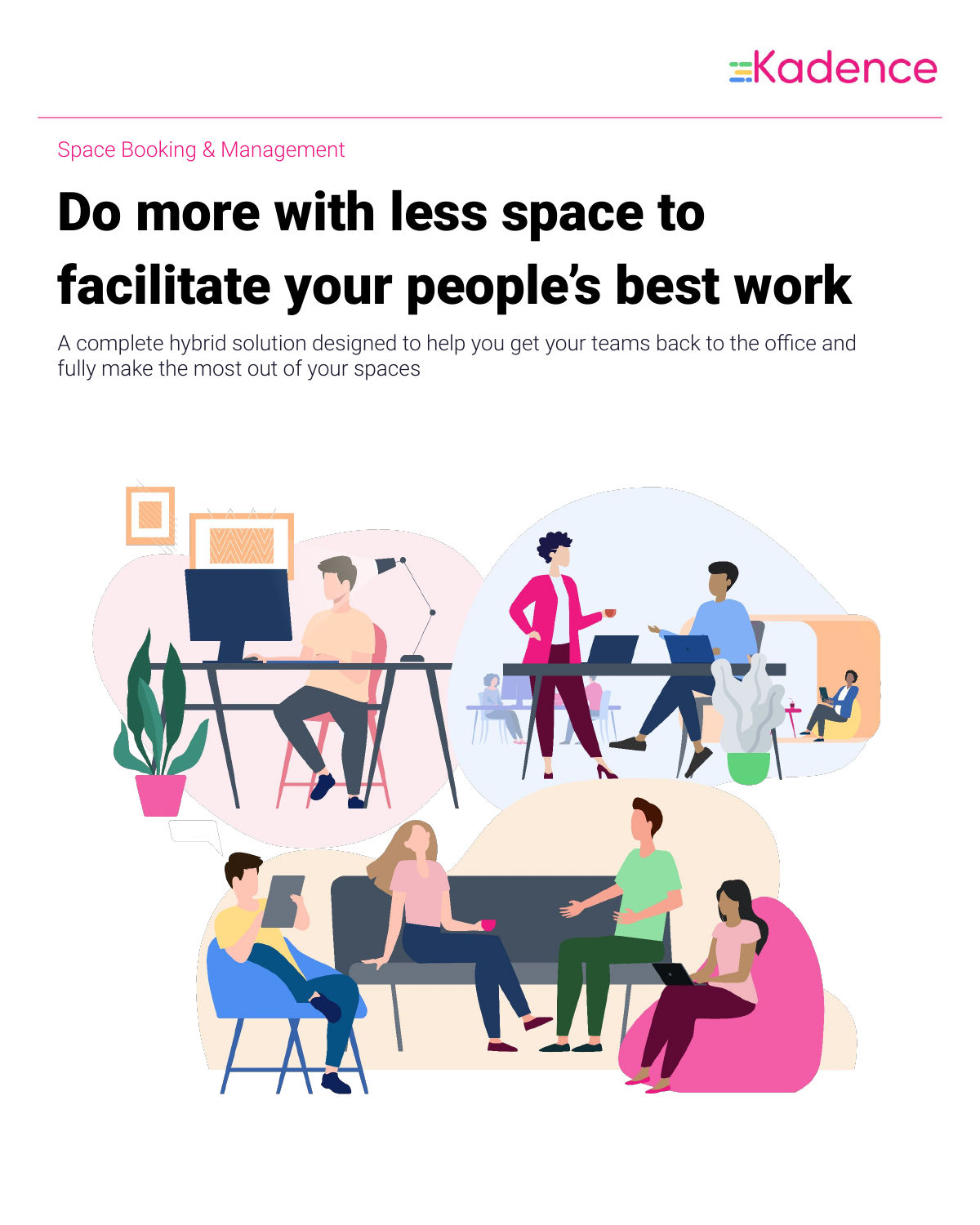## $\equiv$ Kadence

## **Challenges**

## **Coordinating your team's return**

Employees are desperate to get back into the office to collaborate but companies simply don't know where to start.

## **Underused desks and rooms**

Holding onto spaces employees may or may not use is too expensive and often leads to spaces being wasted.

### **No spaces to collaborate**

Without the ability to book the right spaces, it's near impossible for your teams to achieve their best work when collaborating together on important projects.



## Solution



## **Book the right spaces every time**

Using the mobile app or web platform, employees can find where their teammates are sitting on the interactive floorplan, book a space nearby with the amenities they need and at any time they choose.

### **Efficient Space Management**

Employers can orchestrate the best possible bookings layout for their spaces using neighbourhoods to designate space for certain teams as well as balance occupancy.

## **Understanding Usage**

Know how your spaces are being used in real-time and in advance so you can plan ahead and improve employee satisfaction and experience.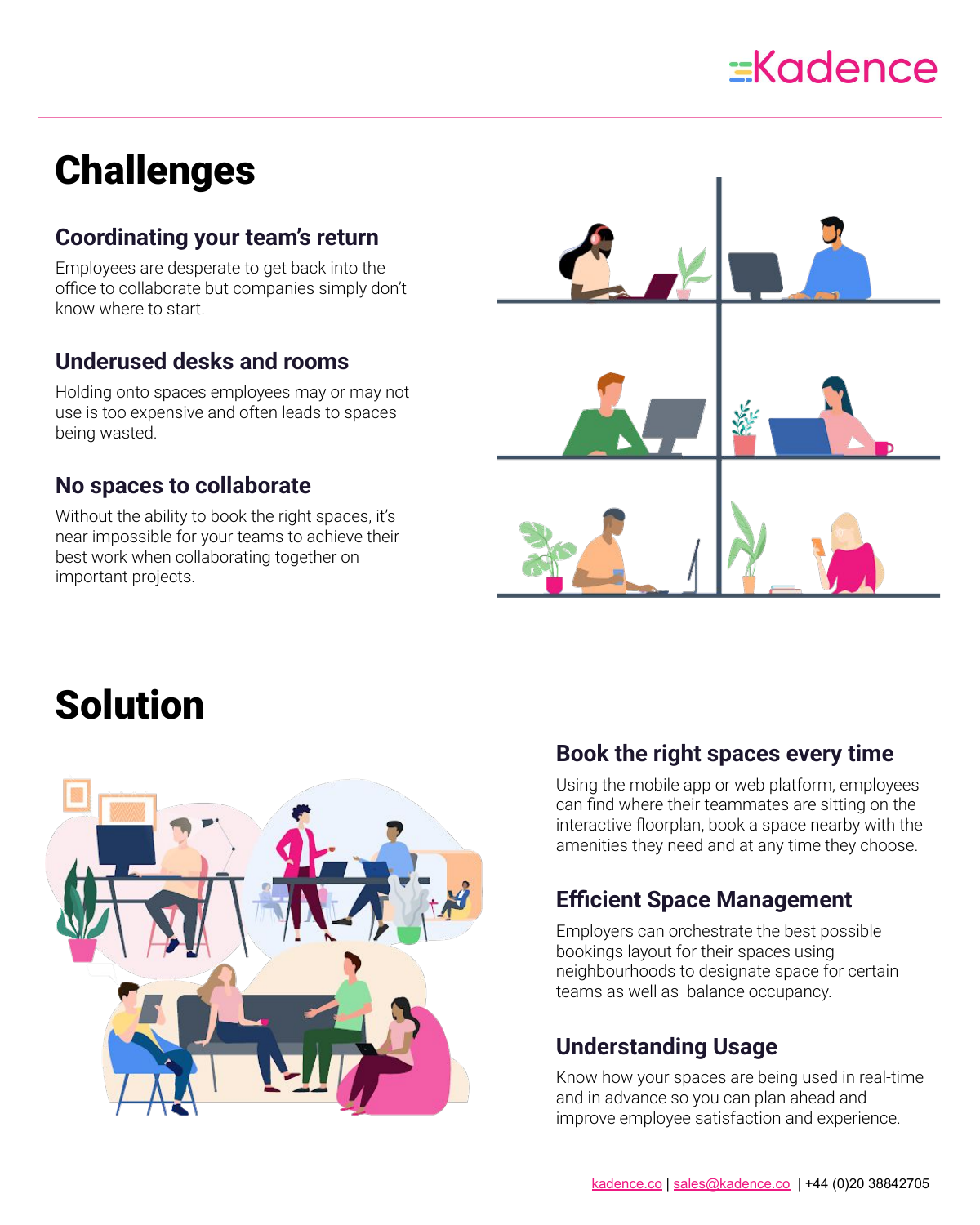## $\equiv$ Kadence

## Top Features



## **Desk & Room booking**

#### **Kadence mobile app**

Employees can find, book, and reserve the right spaces on-the-go

#### **The right space with the right people**

Employees can find where their team are sitting on the floor plan, choose the amenities they need and book the right spaces nearby

#### **Plug-and-play calendar integration**

Book and reserve rooms directly from calendars and invite colleagues with just a few clicks



### **Office Neighborhoods**

#### **Add and remove available spaces**

Make your office work for you by orchestrating the best possible space booking layout for your office

#### **Assign teams on specific days**

Create specific areas for specific teams and bring them in at any time you choose to collaborate

#### **Social distance desk booking**

Facilitate what spaces are available to use to keep people safe and space less crowded



### **Space Usage & Analytics**

#### **Optimize occupancy usage**

Understand how your spaces are being used so you can make the best decisions on how they should be used

#### **Smart space management**

Even out your bookings by making certain spaces unavailable to book during really busy periods

#### **Predict booking behaviour**

Get to know what spaces are more popular so you know in advance how they should be used



### **People & Visitor Management**

#### **Invite visitors on-site**

Book a space for yourself as well as for a guest in seconds, and all within the same booking flow

#### **Clear view user booking status**

Automatically release spaces back into the bookings pool if a user forgot to check-in or if they checked-out early

#### **Balance space occupancy**

Cancel and book spaces for others so you can maintain a healthy balance of people in your spaces